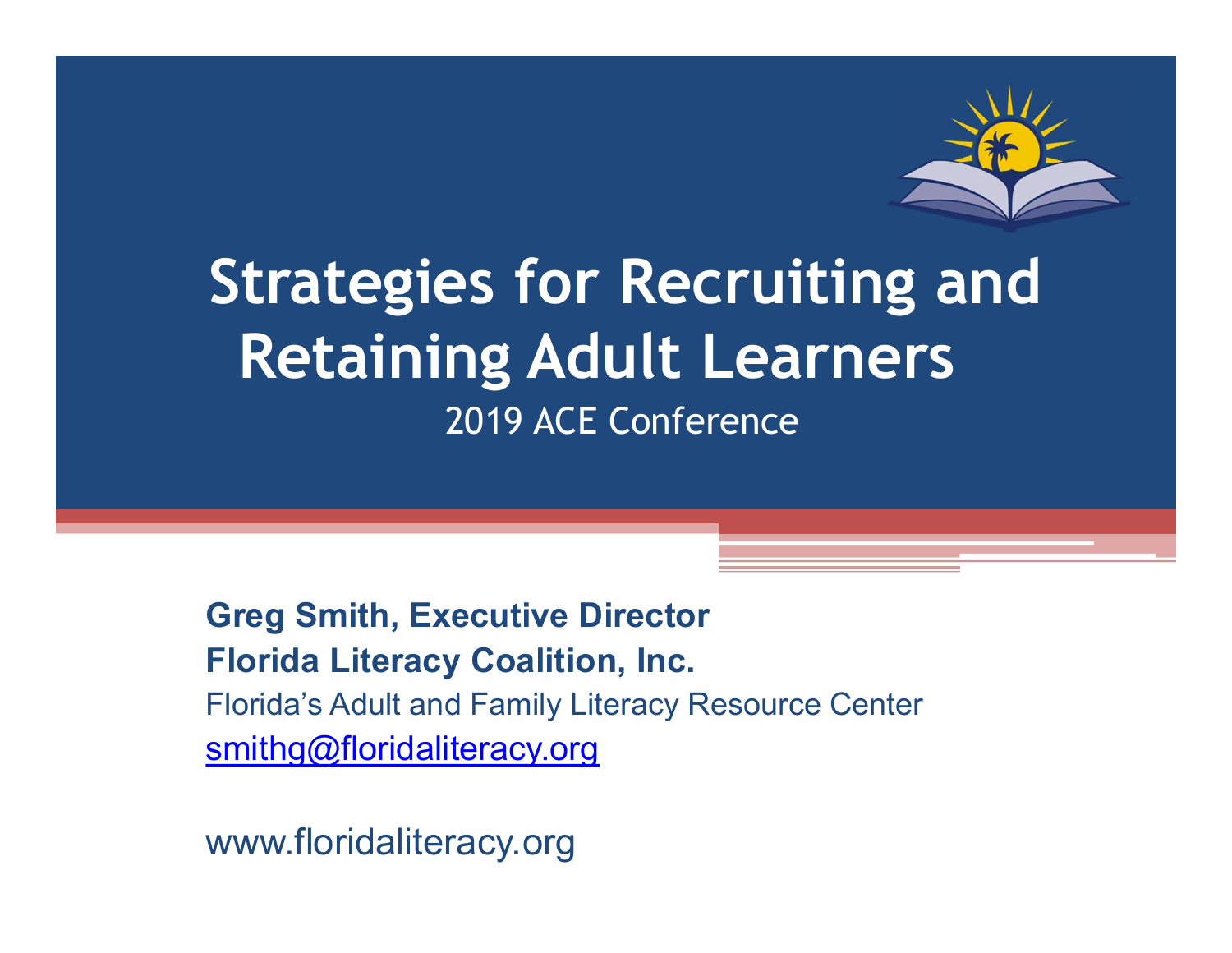# Student Recruitment FLC Market Research Project

- Conduct 3 focus groups with students at Seminole State College, Adult Literacy League, Hillsborough Community College.
- Exploring key messages, terminology and communication methods that may be more or less effective in recruiting adult learners.
- Explored motivations, concerns and assumptions that factored into decision making.

Thanks to Florida Department of Education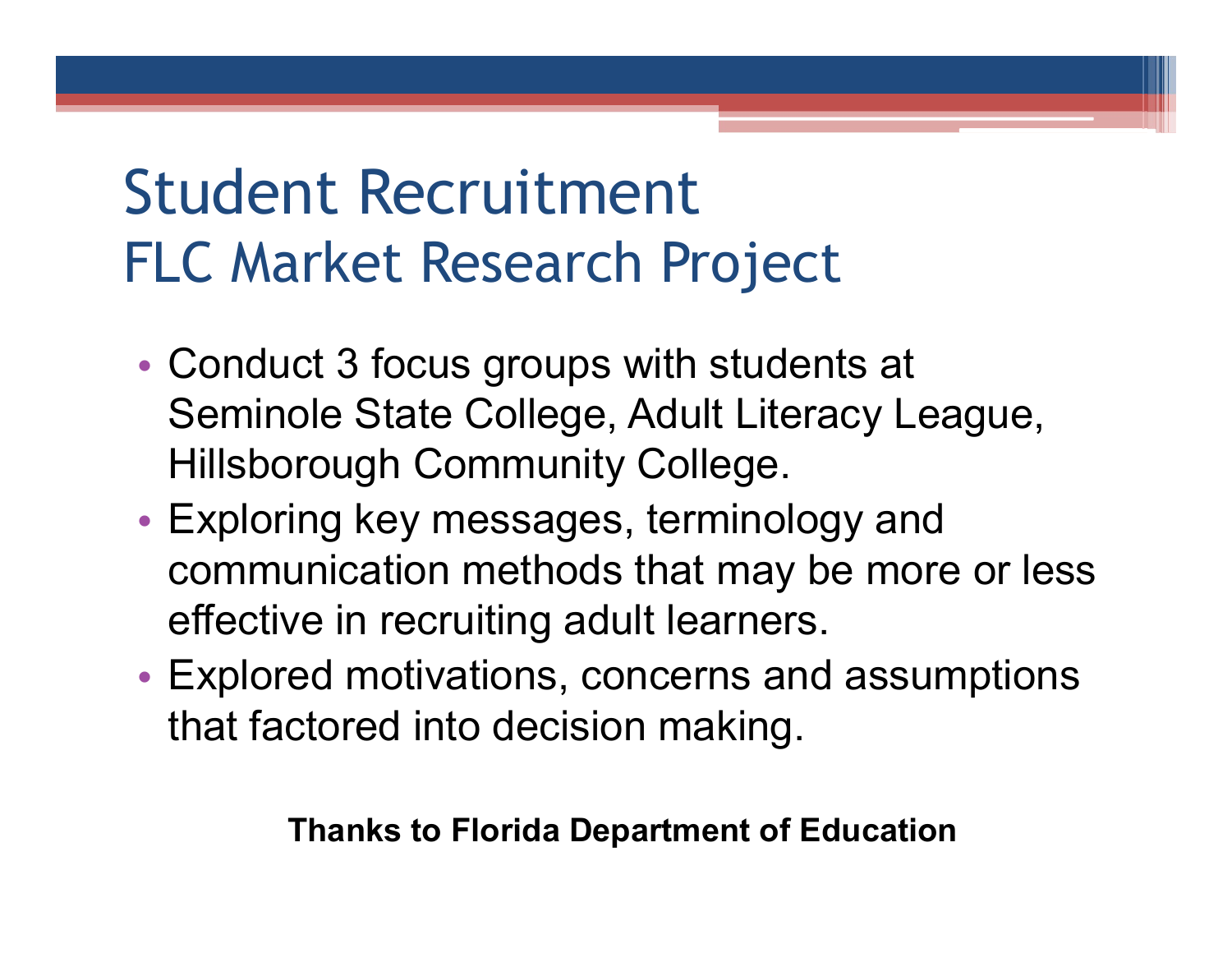# Motivation

- Job, employment, continuing education were all fairly prominently mentioned.
- So were motivations related to self fulfillment, personal pride, bettering one self, completing something that went unfinished. Job, employment, continuing education w<br>fairly prominently mentioned.<br>So were motivations related to self fulfillm<br>personal pride, bettering one self, comple<br>something that went unfinished.<br>ALL students more likely to ment
- ALL students more likely to mention skills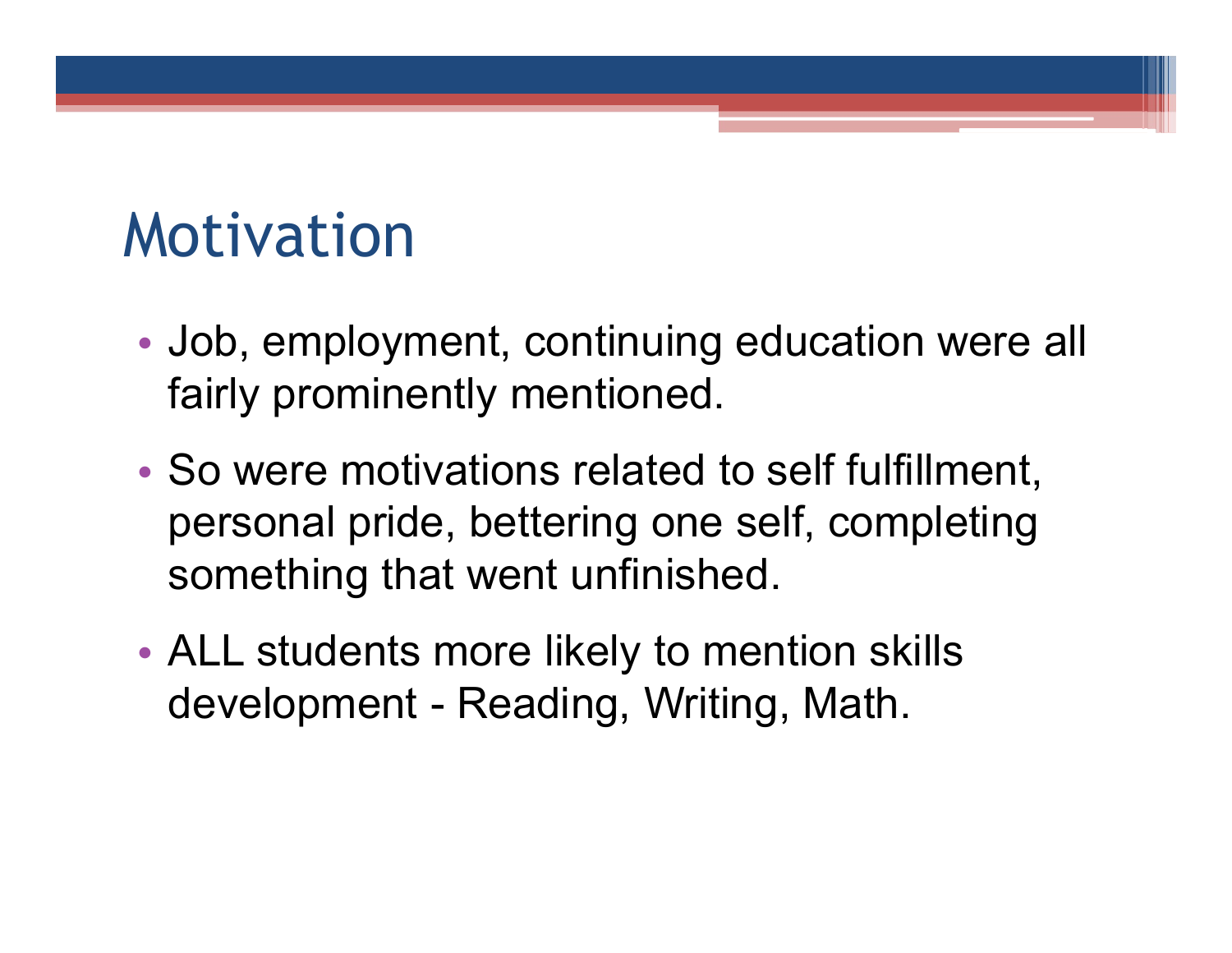# Concerns and Apprehensions

- Have I been out of school too long?
- What are the qualifications?
- Am I too old?
- It's a college, so I was concerned about expectations.
- Is this really the right place for me?
- I may not be able to keep up.
- I don't know what to expect.
- Fear of failure.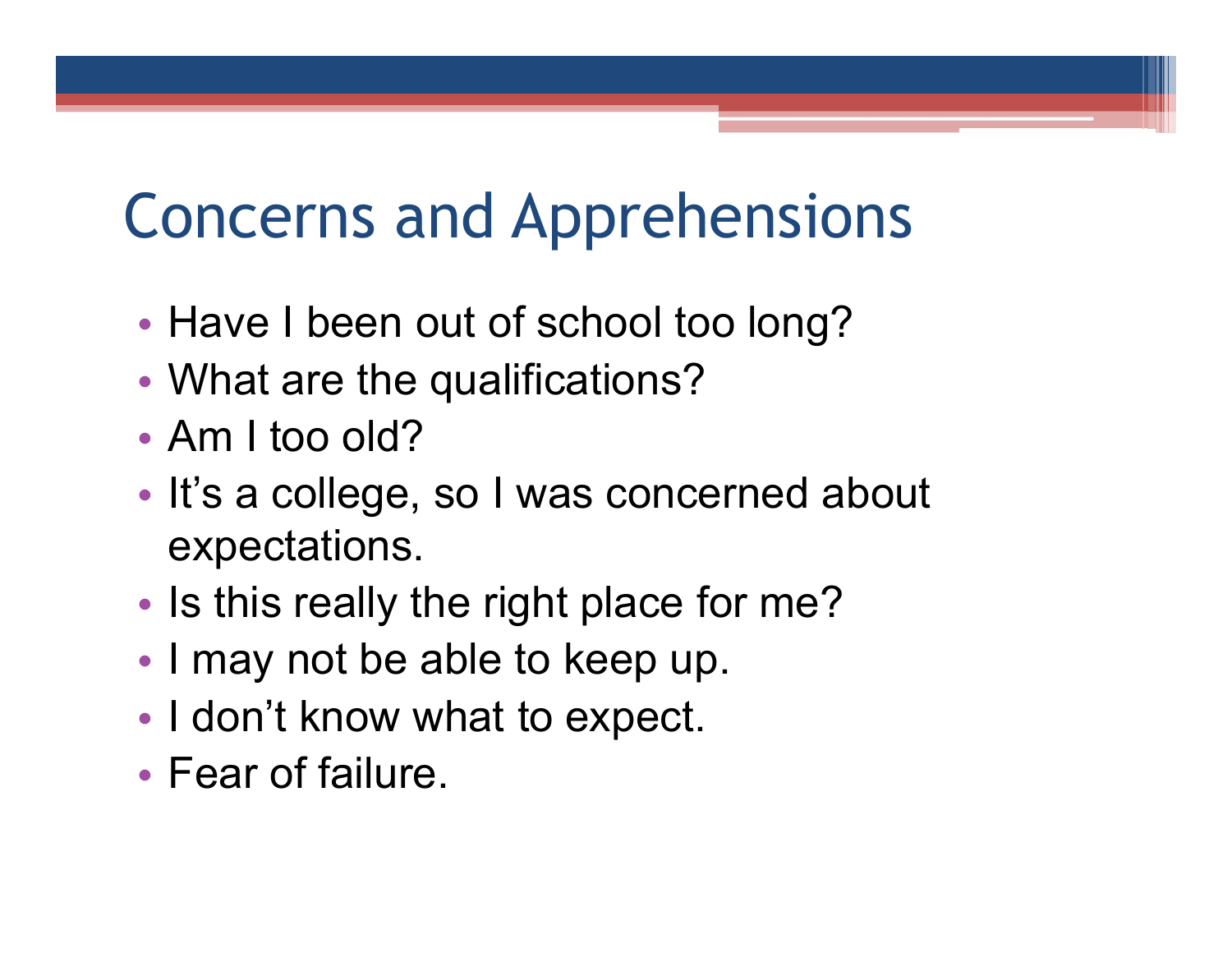# Use of Internet and Technology

- Students from the community college and school district programs regularly used the Internet.
- Smart phones, tablets and computers were all referenced.
- ALL students, who tended to be older, used the Internet less or not at all.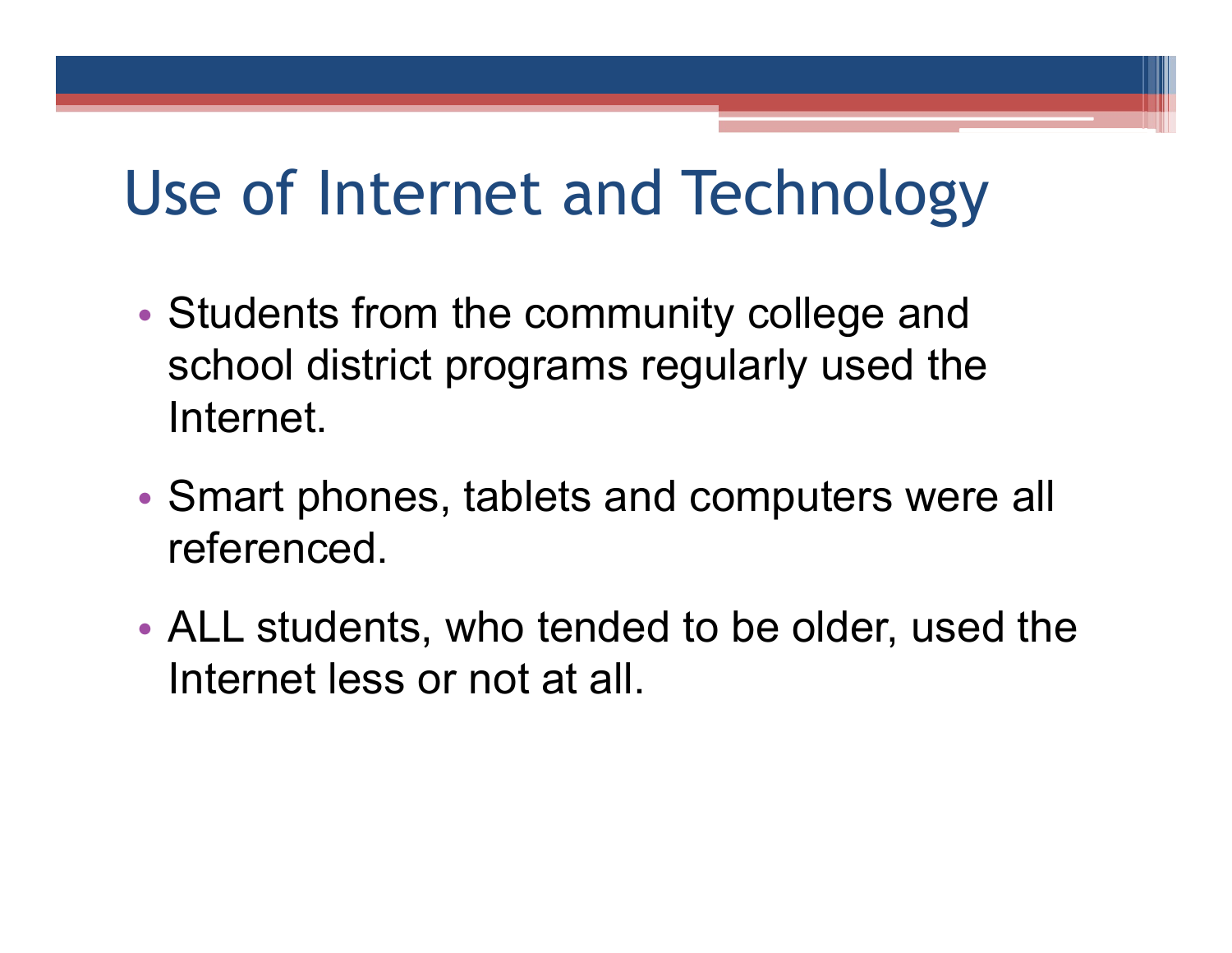# Learning About the Program

- Word of mouth was often referenced, especially with community colleges. Friends or family members often had attended the college.
- Almost all agreed that they had seeds planted in their minds prior to actually wanting to sign up.
- Most actively searching rather than stumble upon program or saw an ad.
- People often think about going back to school for a while. An ad, sign or other promotion can help trigger action.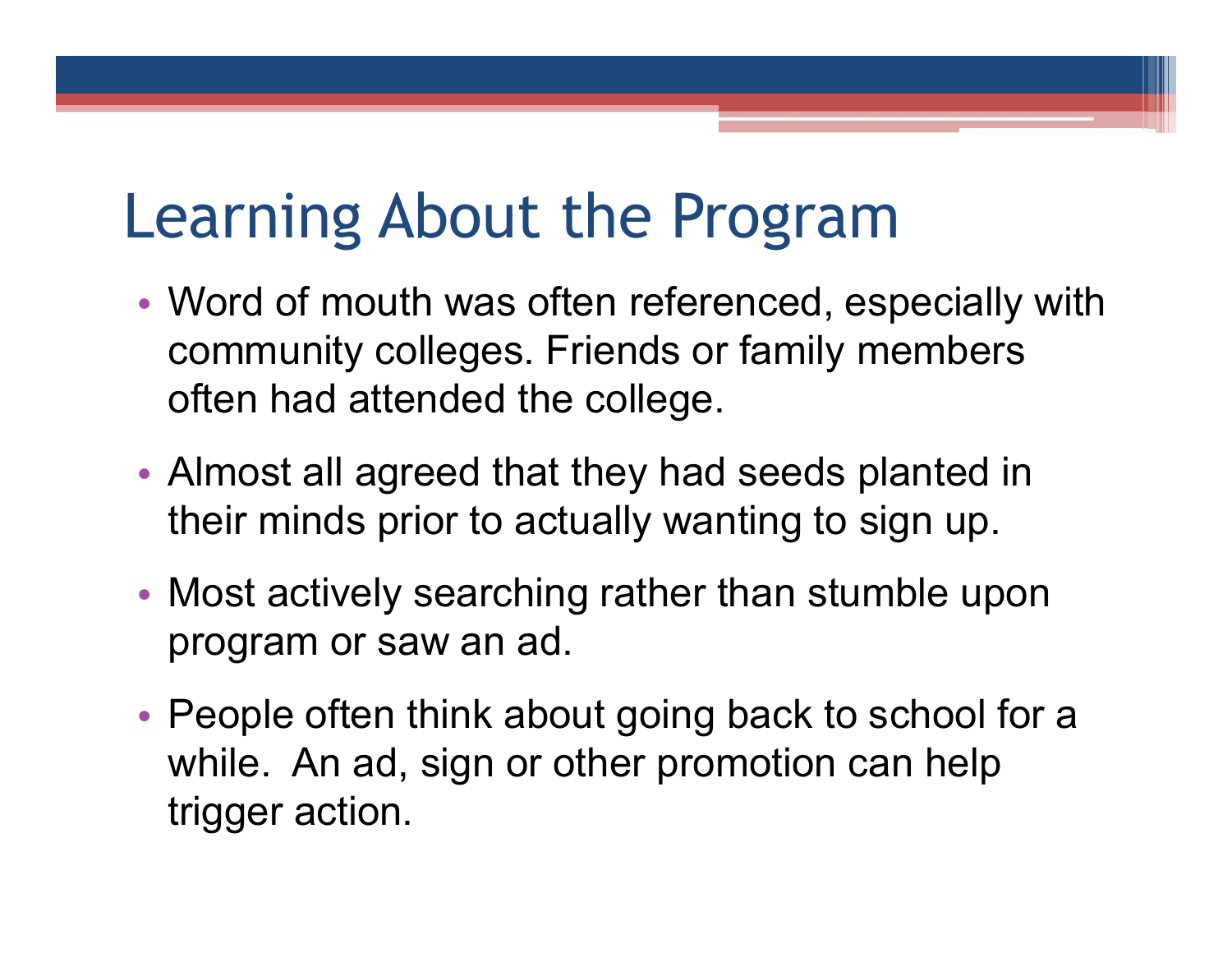## How to Get the Word Out

- Social Media Very common response by younger students. Instagram was often mentioned. Consider How to Get the Word Out<br>Social Media – Very common response by younger<br>students. Instagram was often mentioned. Consider<br>pop-up ads and videos via Youtube or other Internet<br>related media. related media.
- Signs: Billboards, posters, flyers and signs at bus stops or other public places.
- Newspapers/TV/Radio No one mentioned newspapers. Only a few mentioned TV and radio.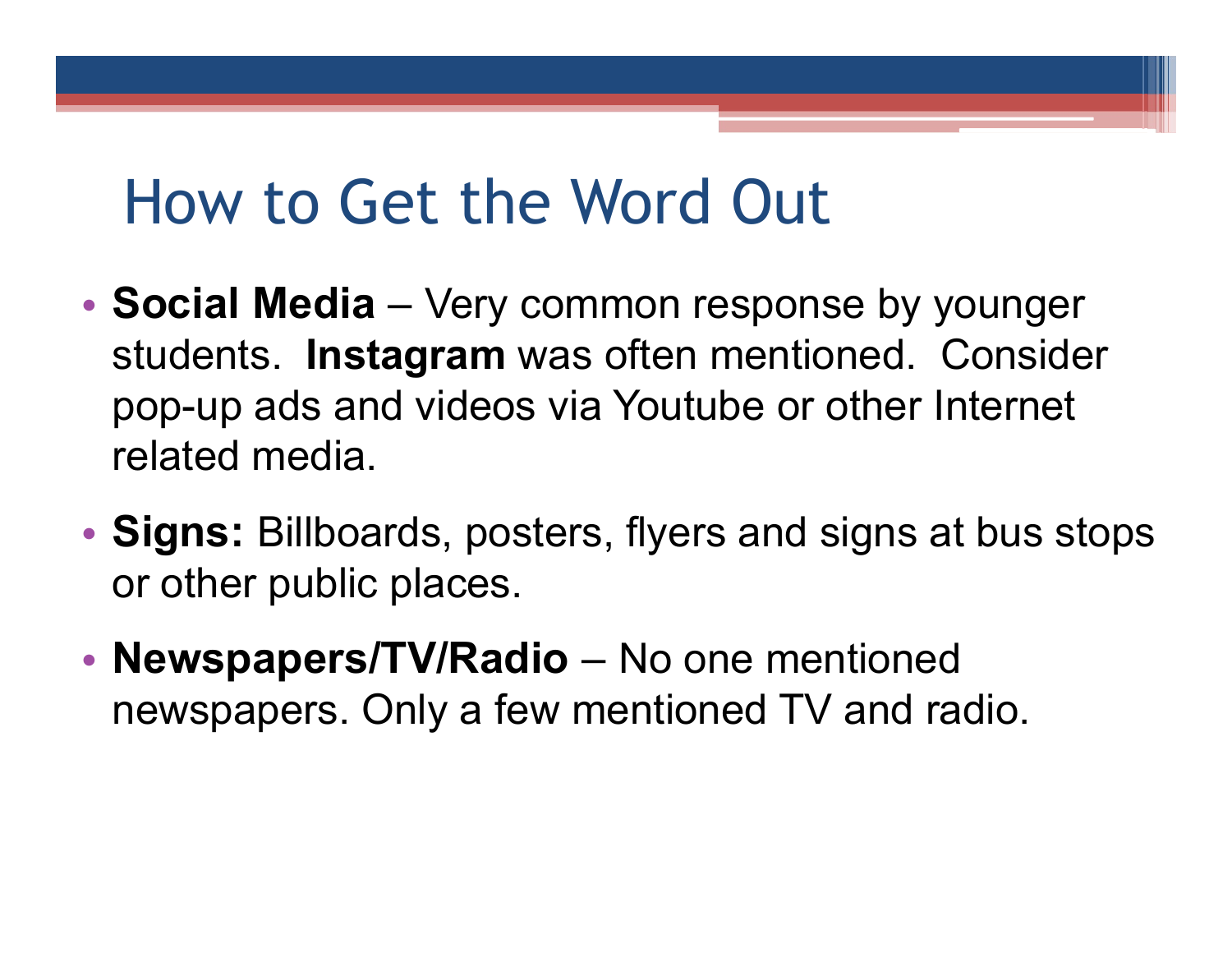- Internet Search Many searched the Internet<br>for more information. It's important that our<br>programs show on page 1 of Google searches for more information. It's important that our programs show on page 1 of Google searches.
	- Closest place to get my GED
	- Adult literacy
	- Learn to read
	- Ways to get my diploma
	- GED programs near me
- Closest place to get my GED<br>• Adult literacy<br>• Learn to read<br>• Ways to get my diploma<br>• GED programs near me<br>• Referrals favorable word of mouth (in person and online) always a big plus. and online) always a big plus.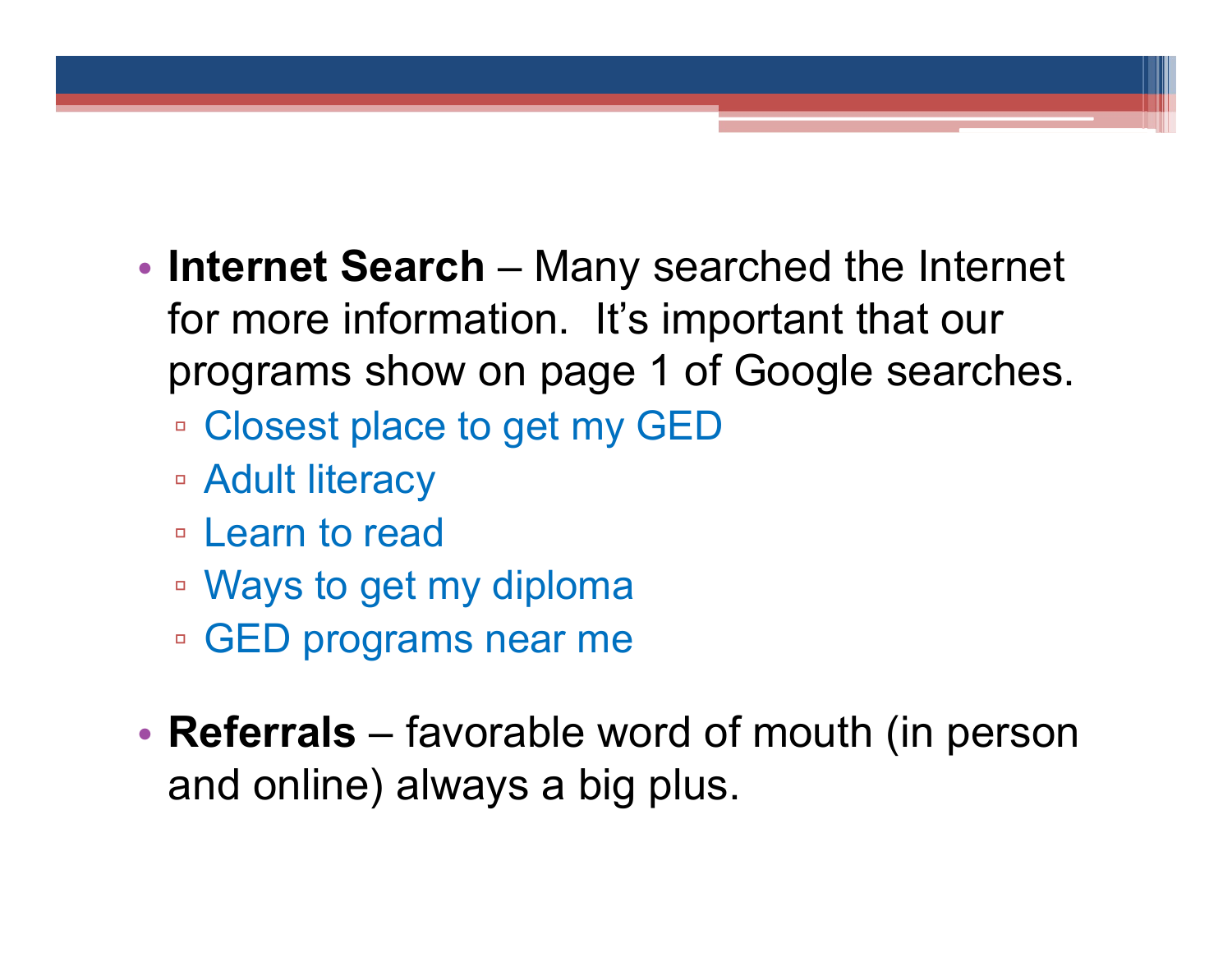# Terminology

- Generally negative reaction to the term "Adult Basic Education".
- "Literacy" received a generally favorable reaction.
- Mixed reaction to "Learn to Read". Prefer "Work on improving your reading skills".
- "College and Career Readiness" generally **Generally negative reaction to the term "Adult Basic<br>Education".<br>"Literacy" received a generally favorable reaction.<br>Mixed reaction to "Learn to Read". Prefer "Work on<br>improving your reading skills".**<br>"College and Career favorable with college groups, some concerns with ALL students.
- Students tended to prefer the use of the term diploma or high school diploma over GED.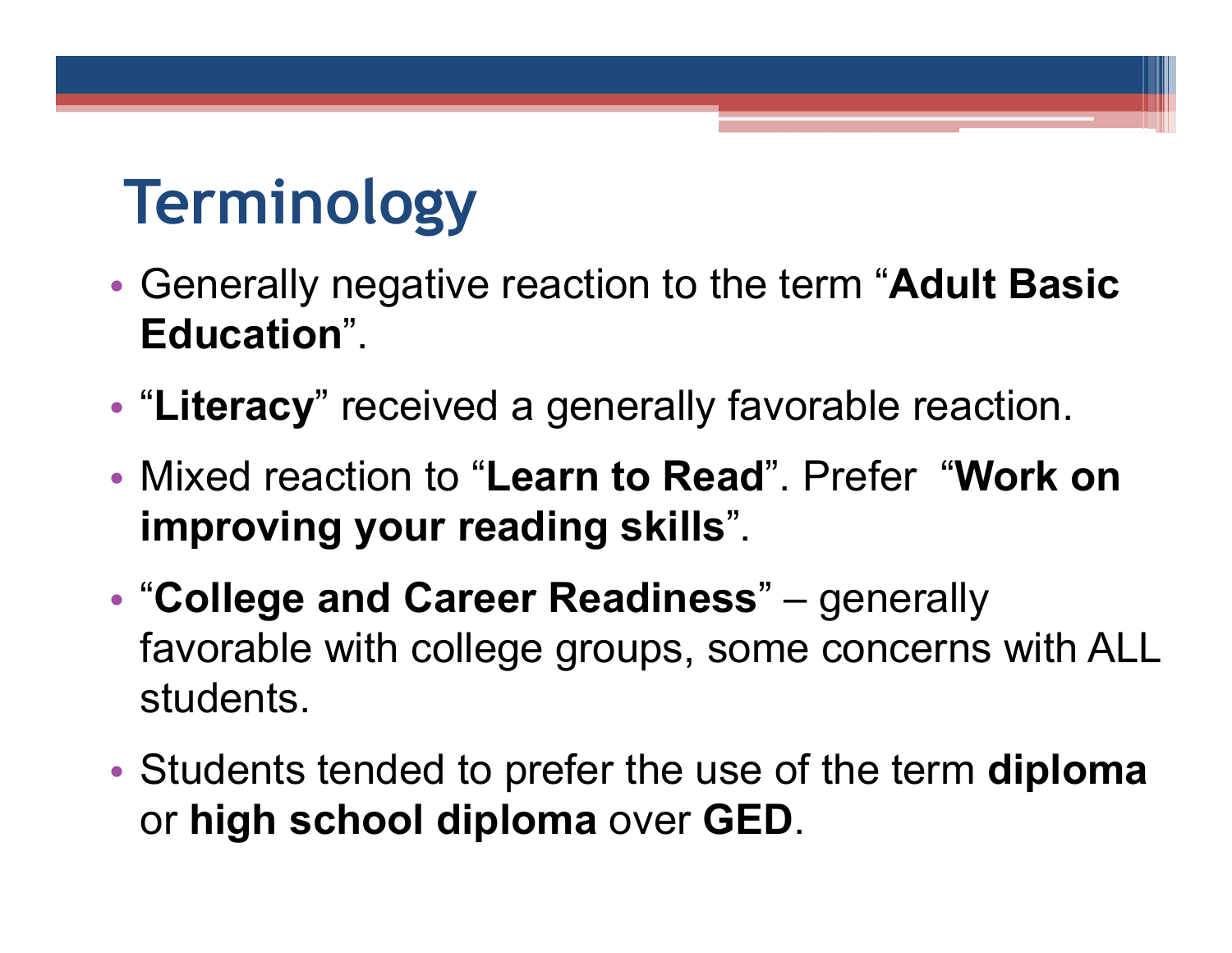# Slogans & Catchphrases

| logans & Catchphrases                                                  |                |                |                |
|------------------------------------------------------------------------|----------------|----------------|----------------|
|                                                                        |                |                |                |
| Slogan                                                                 | 1st            | 2nd            | Last           |
| It's Never Too Late to Learn                                           | 8              | $\mathbf{1}$   |                |
| A Second Chance to Get Your Education                                  | 4              | 6              |                |
| <b>Adult Education - A Pathway to Career</b><br><b>Success</b>         | $\overline{4}$ | 5              |                |
| <b>Literacy Works- Sharing Knowledge,</b><br><b>Transforming Lives</b> | 3              | $\overline{2}$ | $\overline{4}$ |
| <b>Read to Succeed</b>                                                 | $\mathbf{1}$   | $\mathbf{1}$   |                |
| <b>GED, Yes You Can</b>                                                |                | $\mathbf{1}$   | $\overline{4}$ |
|                                                                        |                |                | $\overline{4}$ |
| <b>Learn More, Earn More</b>                                           |                |                |                |
| <b>Read, Empower, Succeed</b>                                          | $\overline{2}$ | $\overline{2}$ | 7              |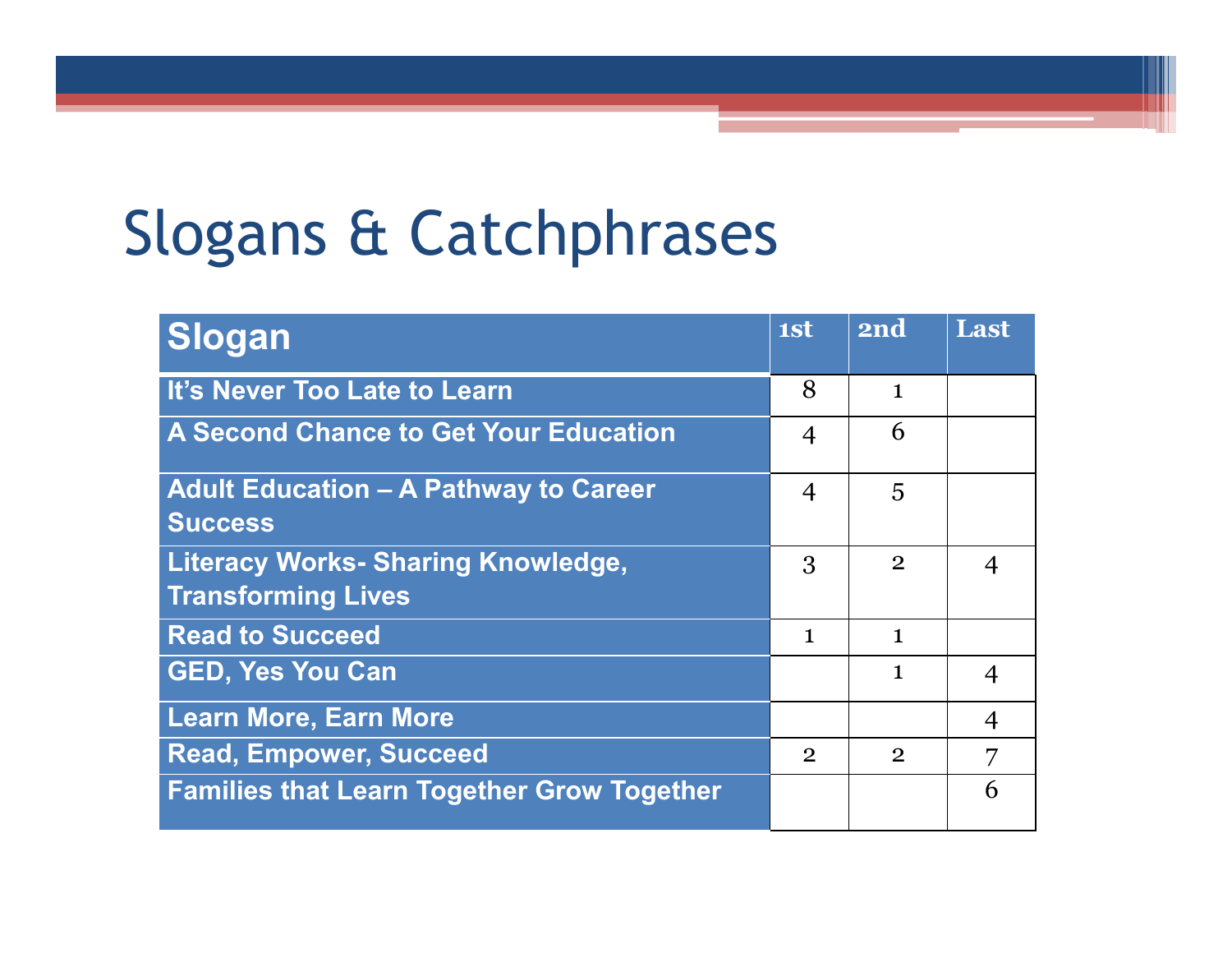# Student Testimonials

Very positive reaction to student video and the concept of using student stories and testimonials.

" At the very beginning you have some fears about this whole thing. If you had seen a video ery positive reaction to student video and the<br>pncept of using student stories and<br>stimonials.<br>At the very beginning you have some fears<br>about this whole thing. If you had seen a video<br>like that – would that say, Hey, if s maybe I can do this."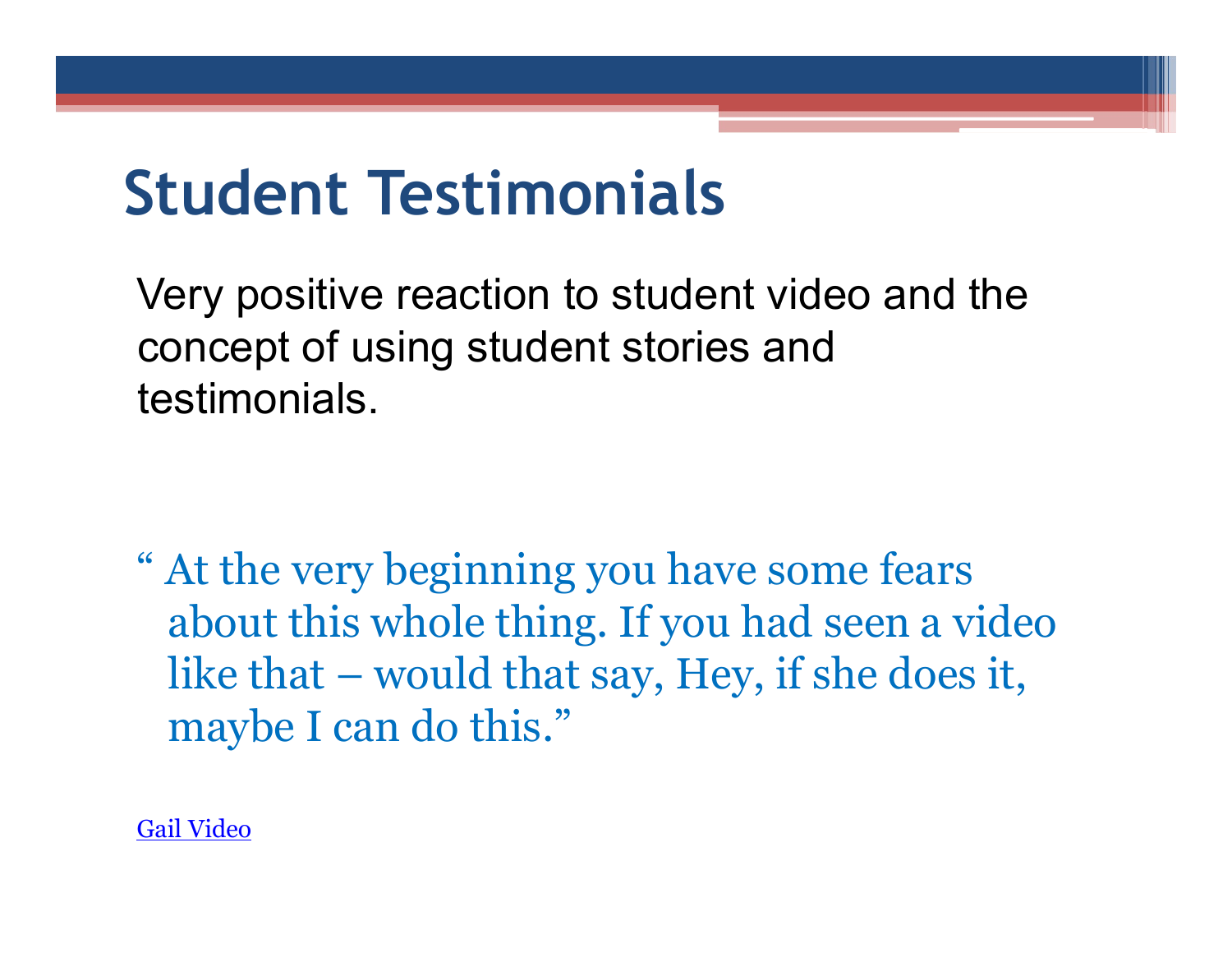# Website Design and Navigation

- Easy to read, understand and navigate.
- Share cost, program location, services offered.
- Consider including FAQ, introductory video and authentic images. Address potential concerns/doubts.
- Telephone seemed to be preferred mode of contact. Don't have an online inquiry form requiring personal information. • Share cost, program location, services offered.<br>• Consider including FAQ, introductory video and<br>authentic images. Address potential concerns/doubts.<br>• Telephone seemed to be preferred mode of contact.<br>Don't have an onli
- "Classes". Not "Learn More", "Students", or "Adult Learners".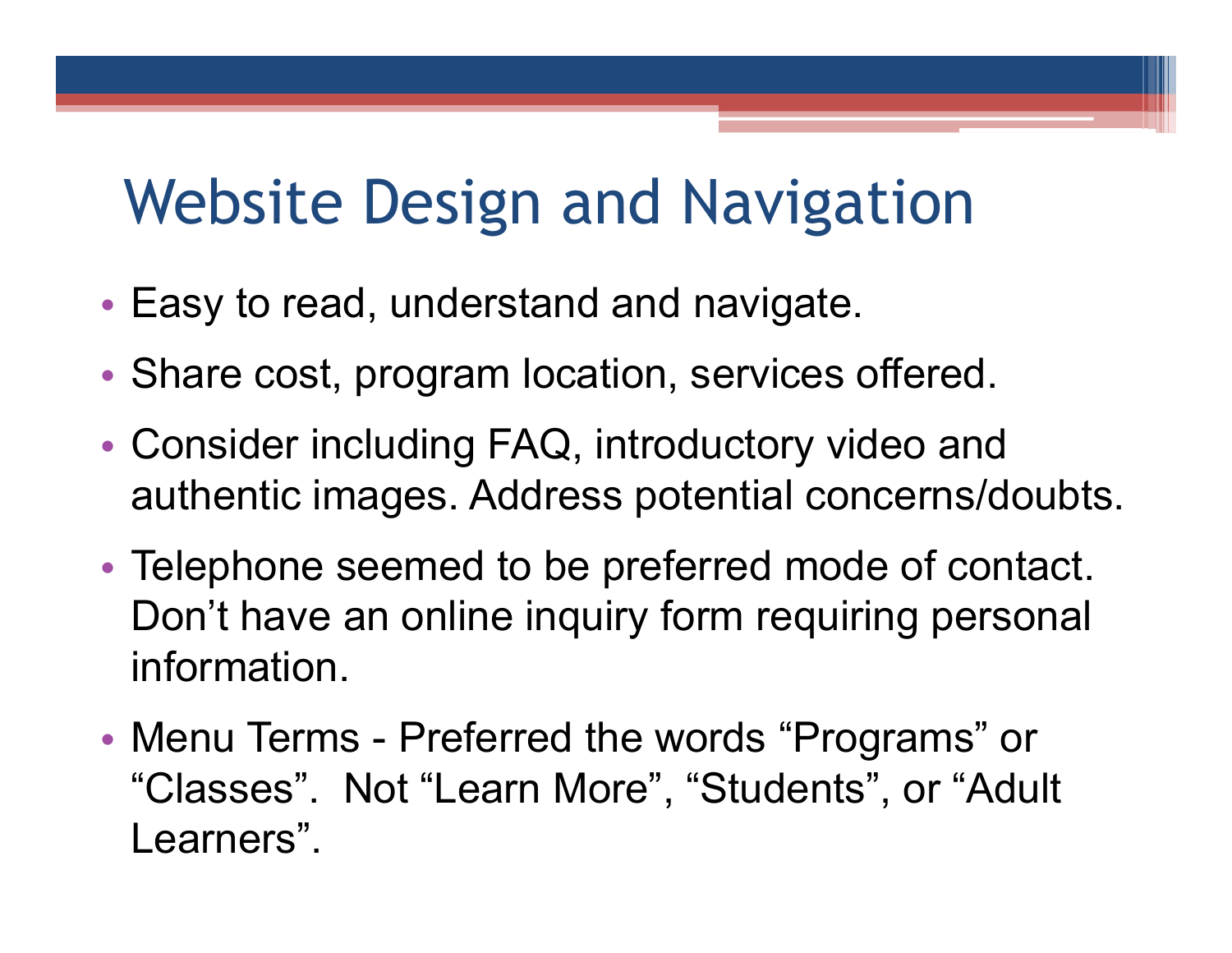Involve your students in developing and implementing a program marketing and recruitment plan.

Adult learners are a tremendous resource!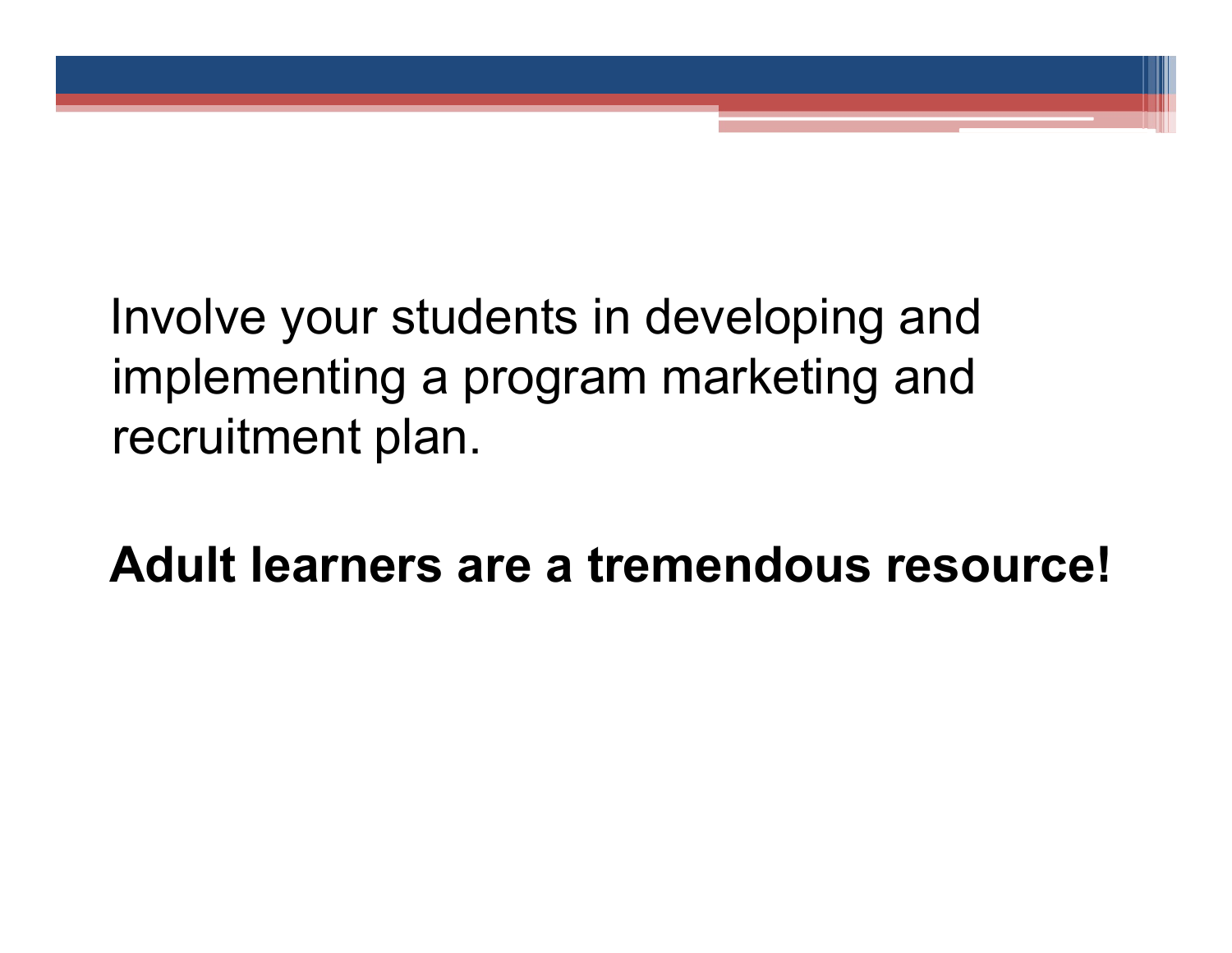## Critiquing Adult Participation in Education (CAPE)

| itiquing Adult Participation<br>in Education (CAPE)<br>Dr. Margaret Patterson |                                  |  |
|-------------------------------------------------------------------------------|----------------------------------|--|
| <b>Top Deterrents</b>                                                         | <b>Times</b><br><b>Mentioned</b> |  |
| Transportation                                                                | 248                              |  |
| <b>Family Needs</b>                                                           | 199                              |  |
| Money                                                                         | 129                              |  |
| <b>Support System</b>                                                         | 104                              |  |
| Influence of the Past                                                         | 80                               |  |
| <b>Community Pressure</b>                                                     | 79                               |  |
| Work or Job                                                                   | 75                               |  |
|                                                                               |                                  |  |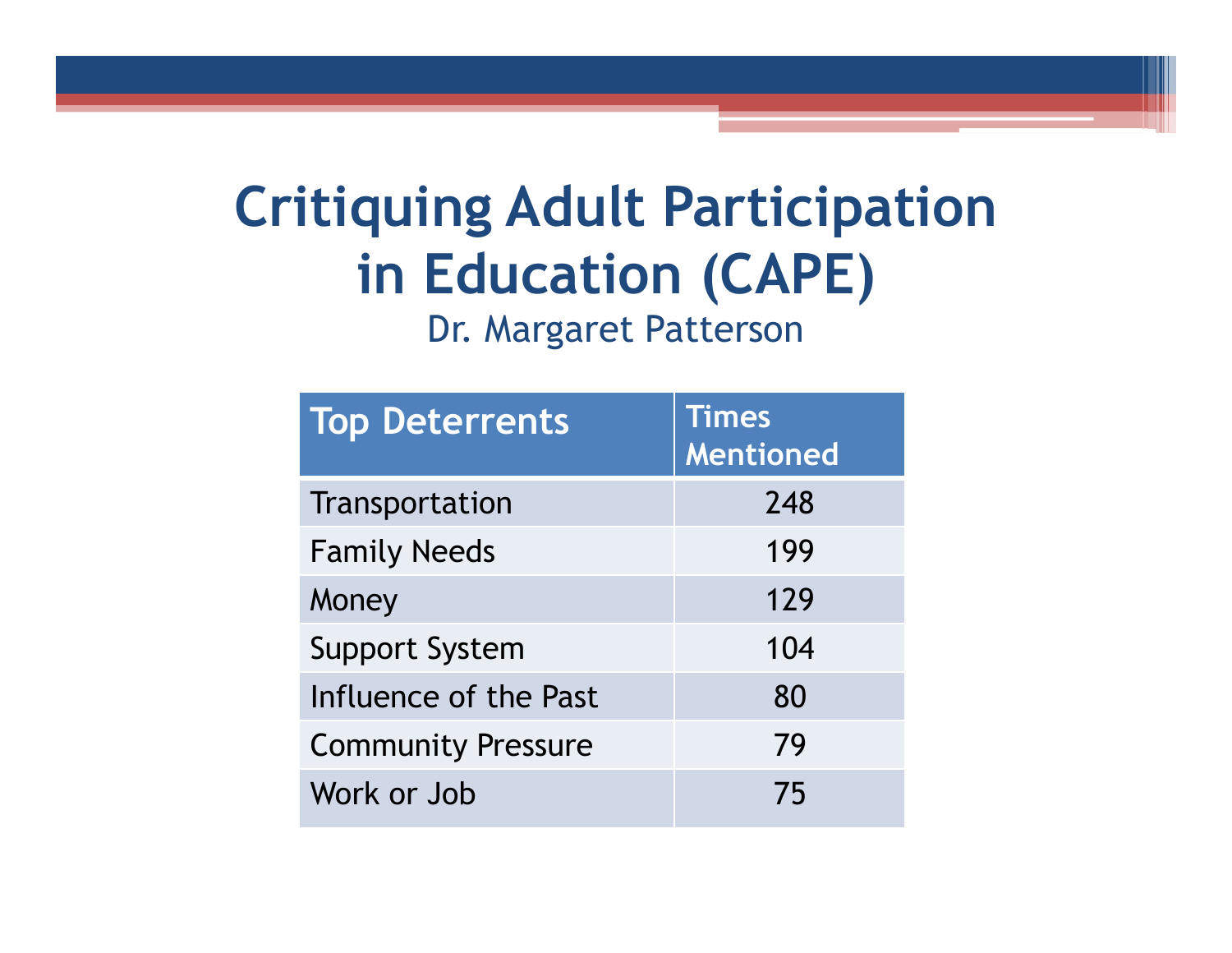| <b>Top Situational Solutions</b> | <b>Times</b><br>Mentioned |
|----------------------------------|---------------------------|
| Transportation                   | 95                        |
| <b>Adult Education Settings</b>  | 84                        |
| <b>Support Systems</b>           | 71                        |
| Family                           | 63                        |
| Self-Encouragement               | 50                        |
| Money                            | 40                        |
|                                  | 42                        |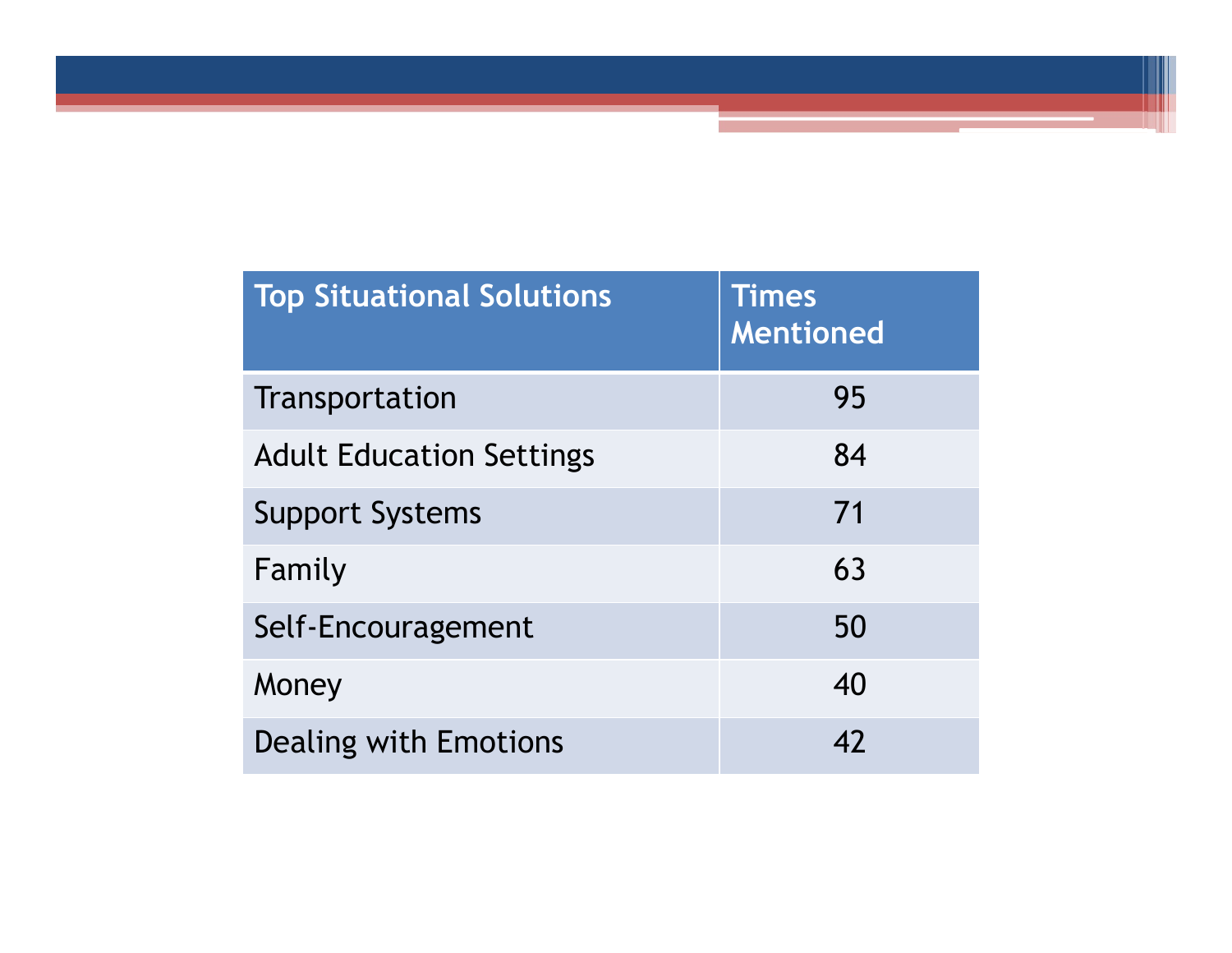## Adult Education Settings

- Solicit input on locations for adult education programming.
- Explore ways to provide adult basic education instruction along with employer job training.
- Offer a variety of start times for instruction.
- Offer tutoring or study groups for adults struggling with reading, writing, math skills.
- Allow adults, especially older ones or those with disabilities, to learn at their own pace.
- Offer in-house childcare
- Consider adjusting policies on testing.
- When giving instruction via technology, provide one-on-one guidance.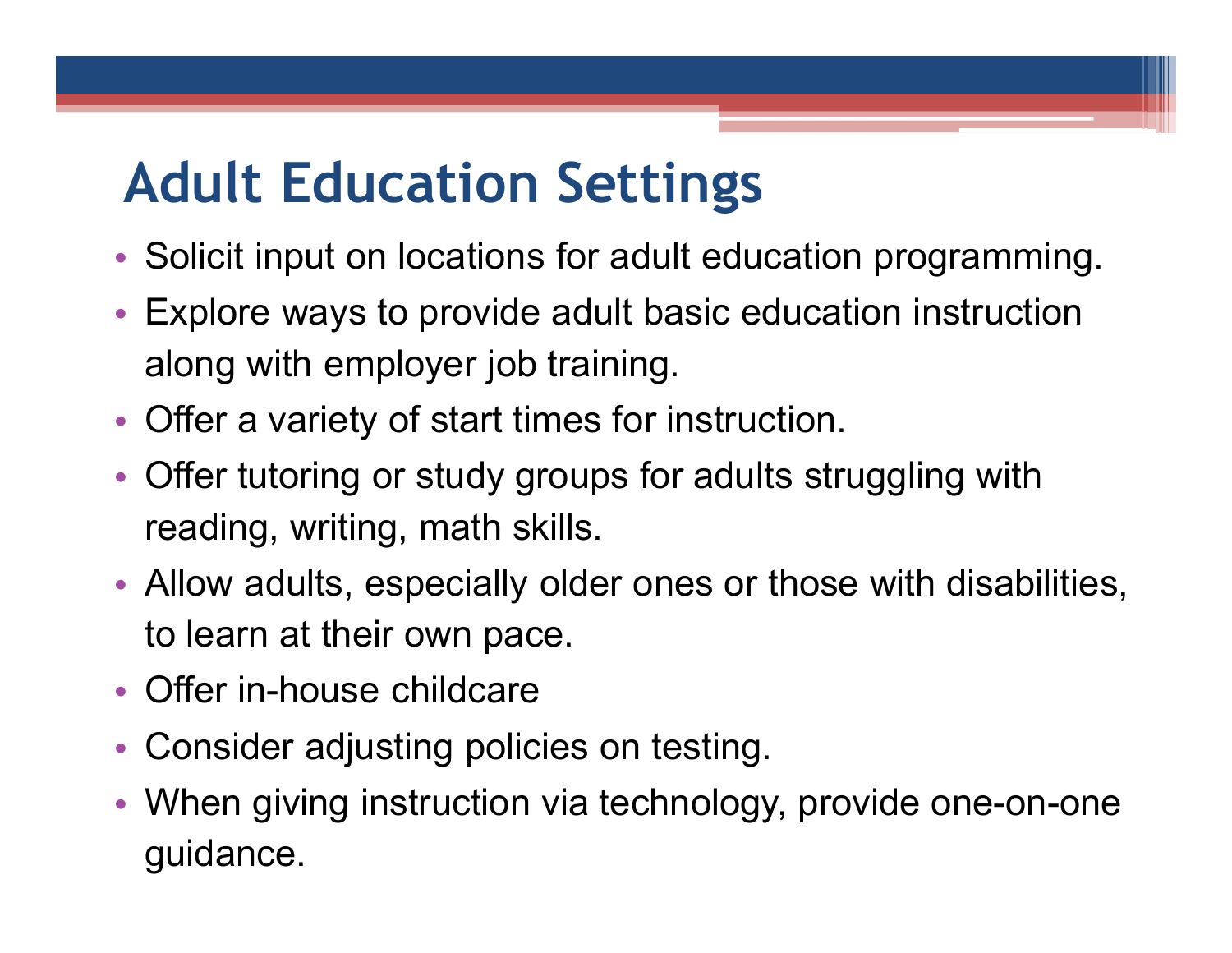## Student Retention

- One in every three adults who enroll begin an ABE class drop out before completing 35 hours (10 weeks) of instruction.
- One in every three adults who enroll begin an ABE class<br>
drop out before completing 35 hours (10 weeks) of<br>
instruction.<br>
 The first month is crucial Students who attend for the<br>
first month tend to stay longer, with First Montrian Controllery<br>
The intervery three adults who enroll begin an ABE class<br>
drop out before completing 35 hours (10 weeks) of<br>
instruction.<br>
The first month is crucial - Students who attend for the<br>
first month t attendance. • One in every three adults who enroll begin an ABE class<br>drop out before completing 35 hours (10 weeks) of<br>instruction.<br>• The first month is crucial - Students who attend for the<br>first month tend to stay longer, with an 8 One in every three adults who enroll begin an ABE class<br>drop out before completing 35 hours (10 weeks) of<br>instruction.<br>The first month is crucial - Students who attend for the<br>first month tend to stay longer, with an 8 mon • The first month is crucial - Students who attend for th<br>first month tend to stay longer, with an 8 month average<br>attendance.<br>• Approximately 100 hours of instruction is needed, of<br>average, to increase one grade level equ
-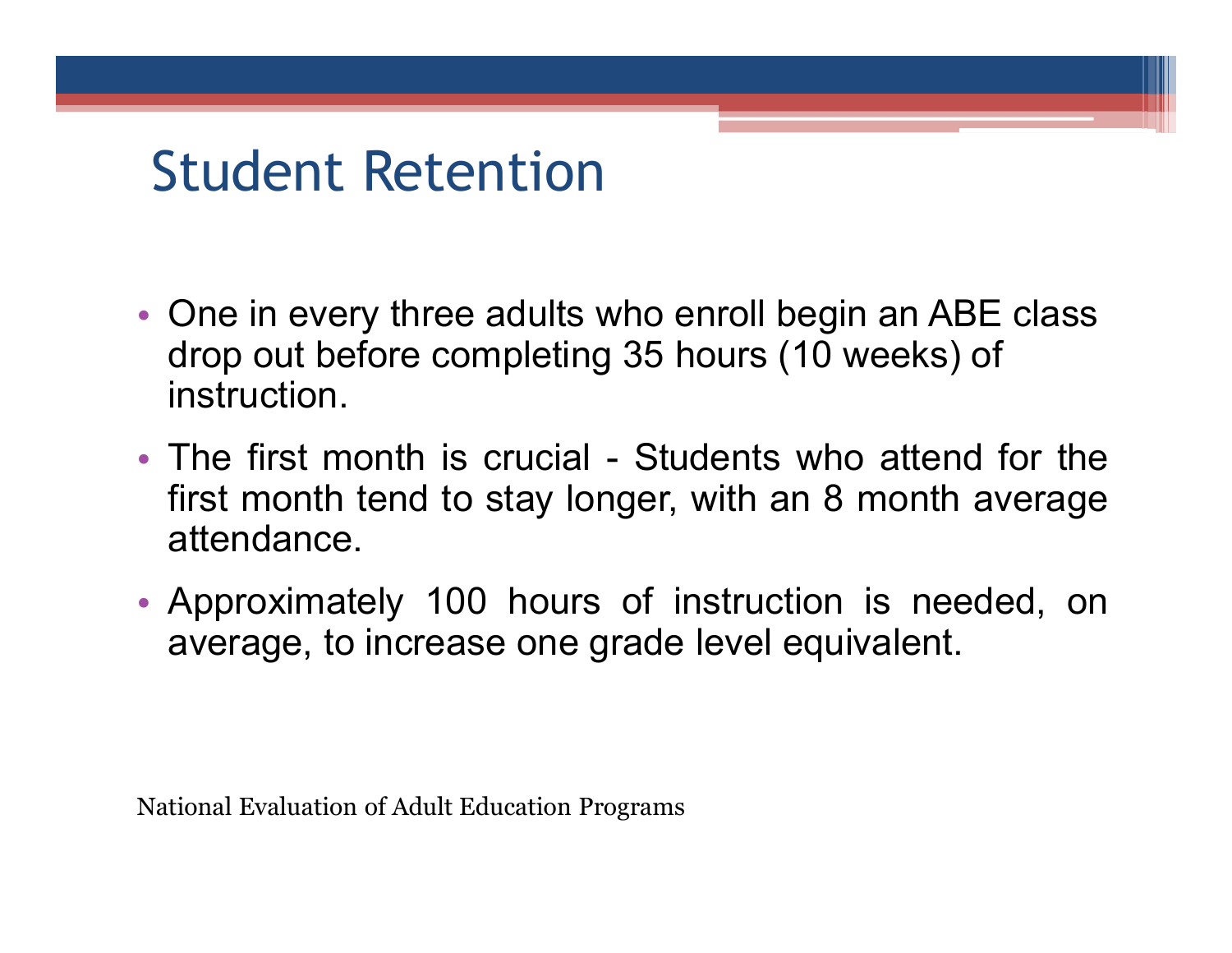# Florida

| orida                                             |                        |
|---------------------------------------------------|------------------------|
| <b>Students Achieved One</b><br><b>Level Gain</b> | $\overline{2015} - 16$ |
| ABE Level 1                                       | 28%                    |
| ABE Level 2                                       | 32%                    |
| ESL Level 1                                       | 40%                    |
| ESL Level 2                                       | 40%                    |
|                                                   |                        |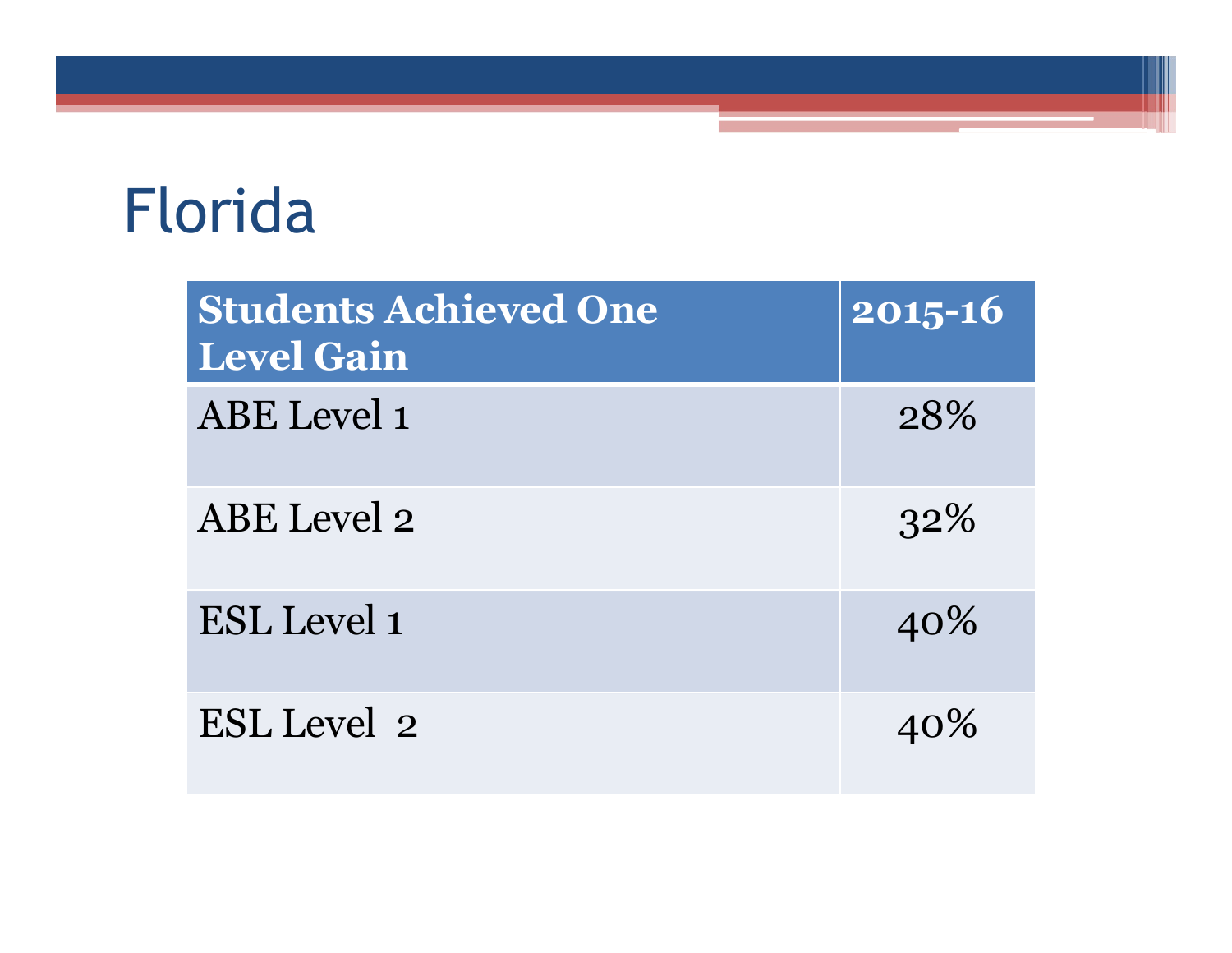## Who is Most Likely to Persist?

- Immigrants
- Adults over the age of 30
- Parents of teenage and grown children
- Adults who have been involved in previous efforts at basic skills education, self study, or vocational skill training
- Adults who mentioned a specific goal when entering the program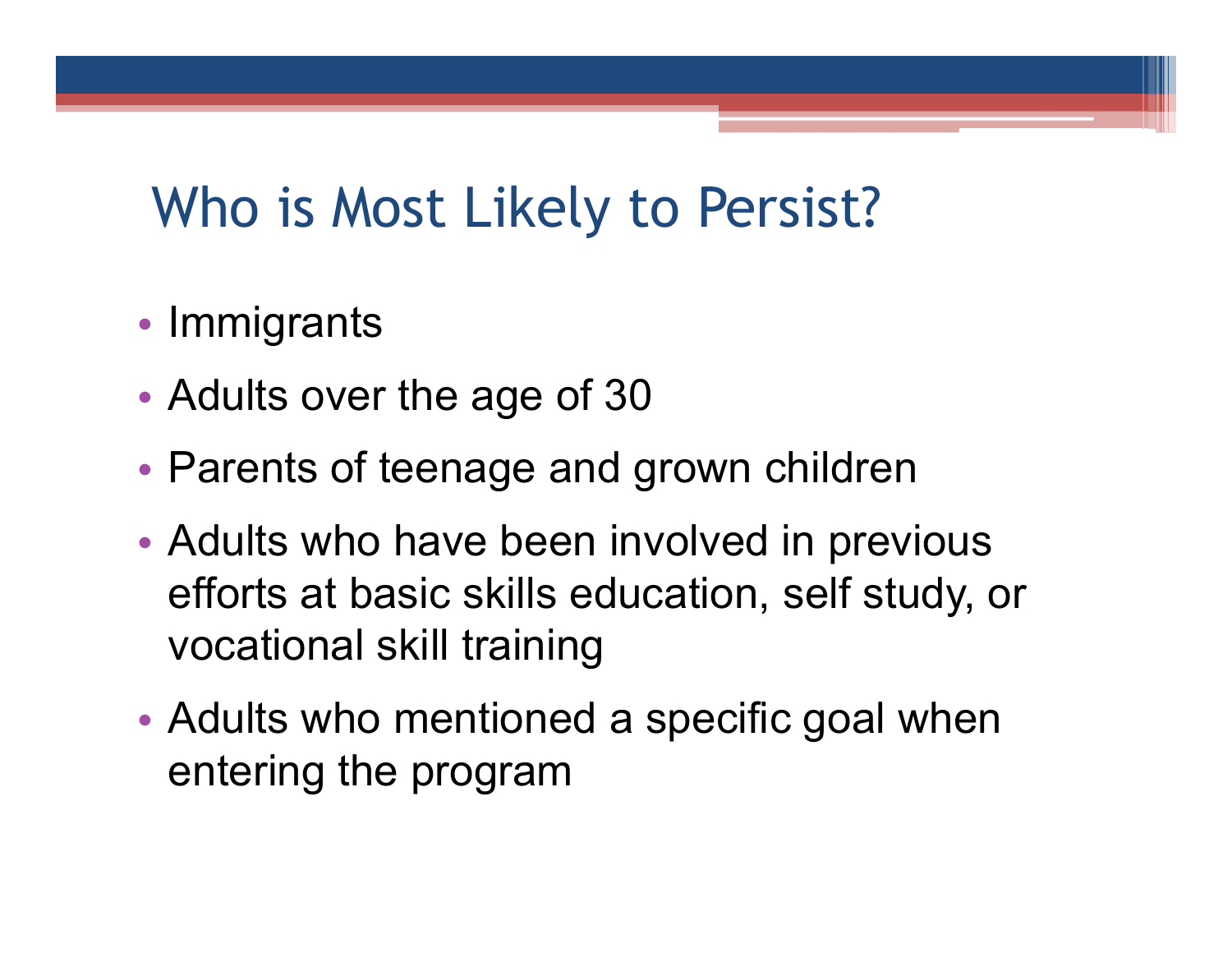# Goal Setting Strategies

- Find out about students' purposes for attending during intake or orientation.
- Help students clearly identify their (short and long term) goals and develop an action plan to achieve those goals.
- Use authentic materials.
- Identify benchmarks for success.
- Revisit goals individually or as a classroom activity.
- Provide ways for students to see success early in program participation. Pauthentic materials.<br>
Pauthentic materials.<br>
The parameters and Constanting and Schering Wity.<br>
The ways for students to see success ea<br>
Scheck Out – California's Roles and Goals<br>
Check Out – California's Roles and Goals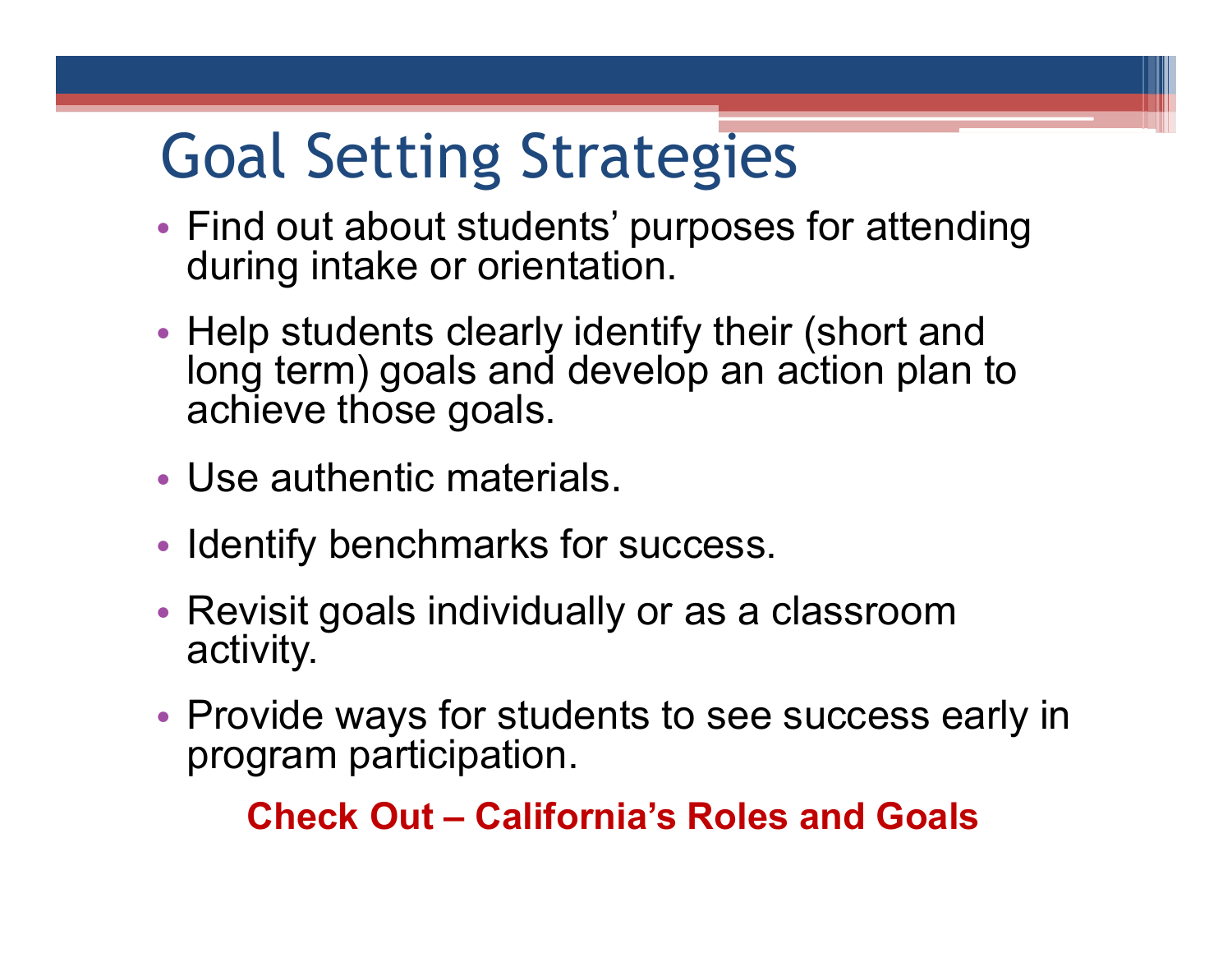## Instruction Supporting Learning and Motivation

#### Offering Feedback in Ways that Motivate

To develop accurate perceptions of their competencies, students need to receive clear, specific, and accurate feedback.

#### Assist Learners in Managing Errors

Research suggests the benefits of error management that is, leading adults to expect errors as a part of the learning process and then providing strategies for coping with errors and learning from them.

National Research Council -Improving Adult Literacy Instruction: Supporting Learning and Motivation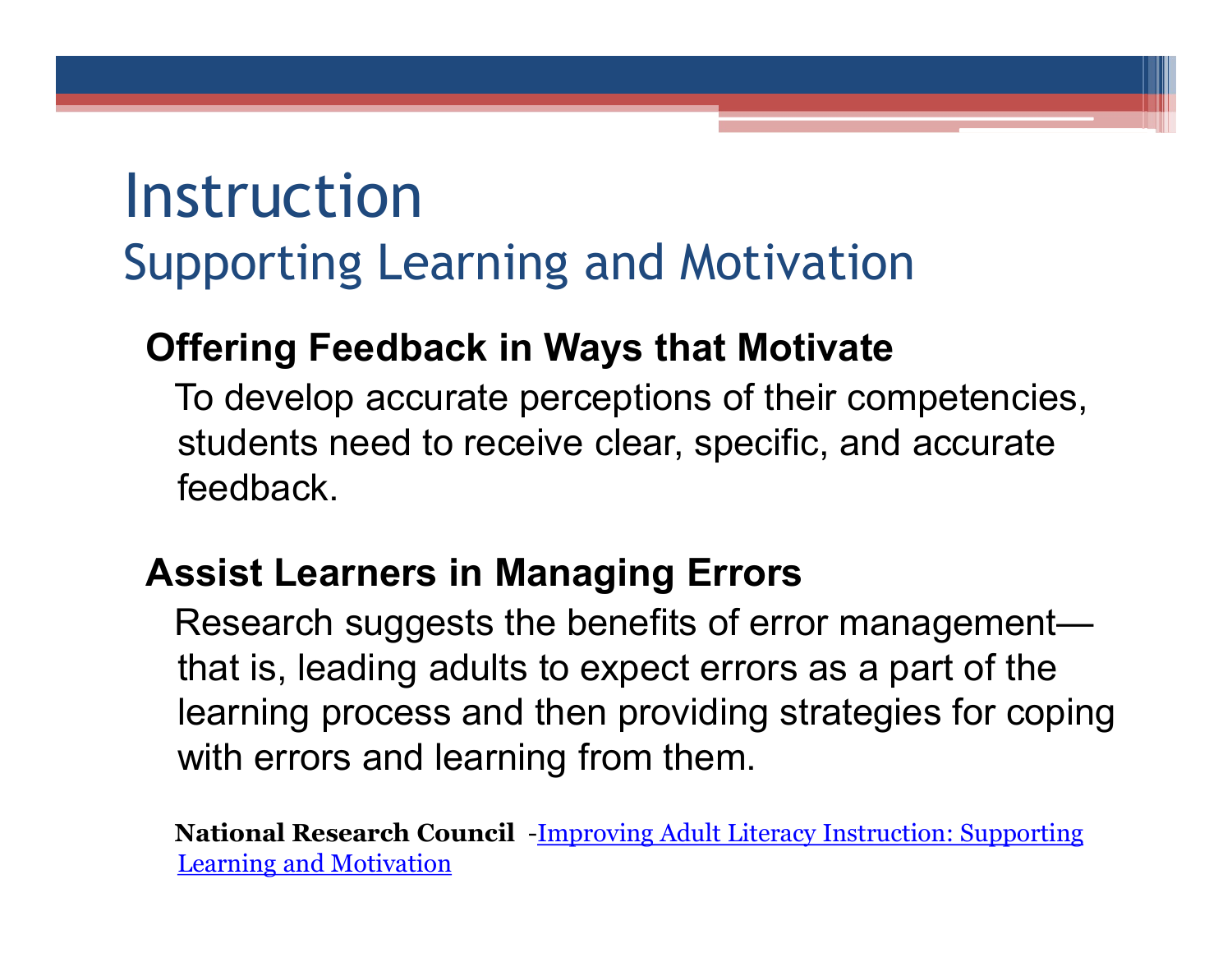#### Providing Choice and Autonomy

When learners believe that they have some control over their own learning, they are more likely to take on challenges and to persist with difficult tasks.

#### Finding Value

Is the domain interesting, useful, important to identity, and worth investing time in.

#### Using Assessments Appropriately

Assessments should be used as a tool to inform instruction. Present assessments results privately and focus on effort and improvement rather than absolute scores.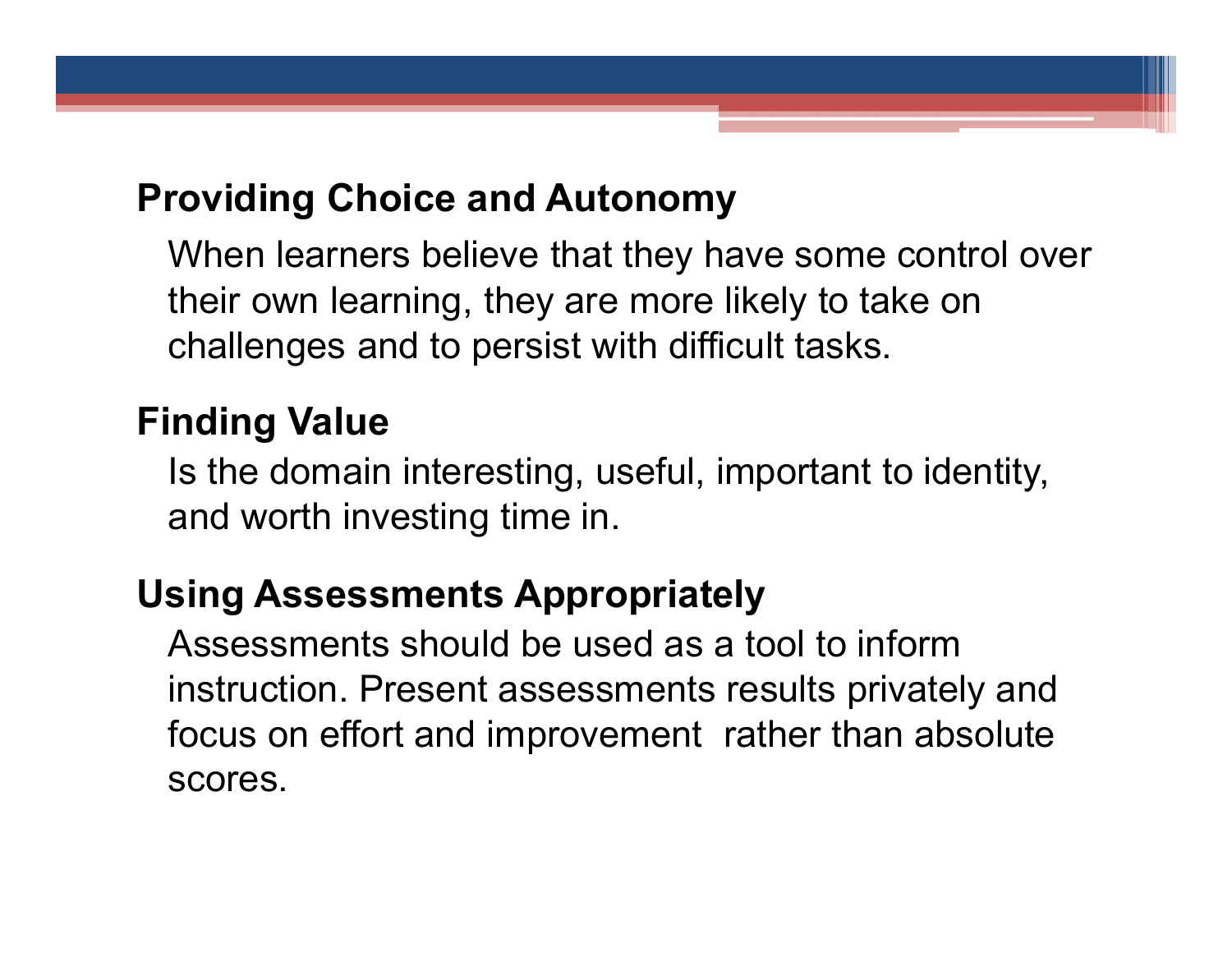# Managing Positive and Negative Forces

#### 1. Institutional Barriers

Registration, scheduling, waiting lists, class/tutoring locations, student-centered process

#### 2. Situational Barriers

Life demands (Transportation, child care, work demands etc.) negative self image, health issues, fear of failure, lack of family support.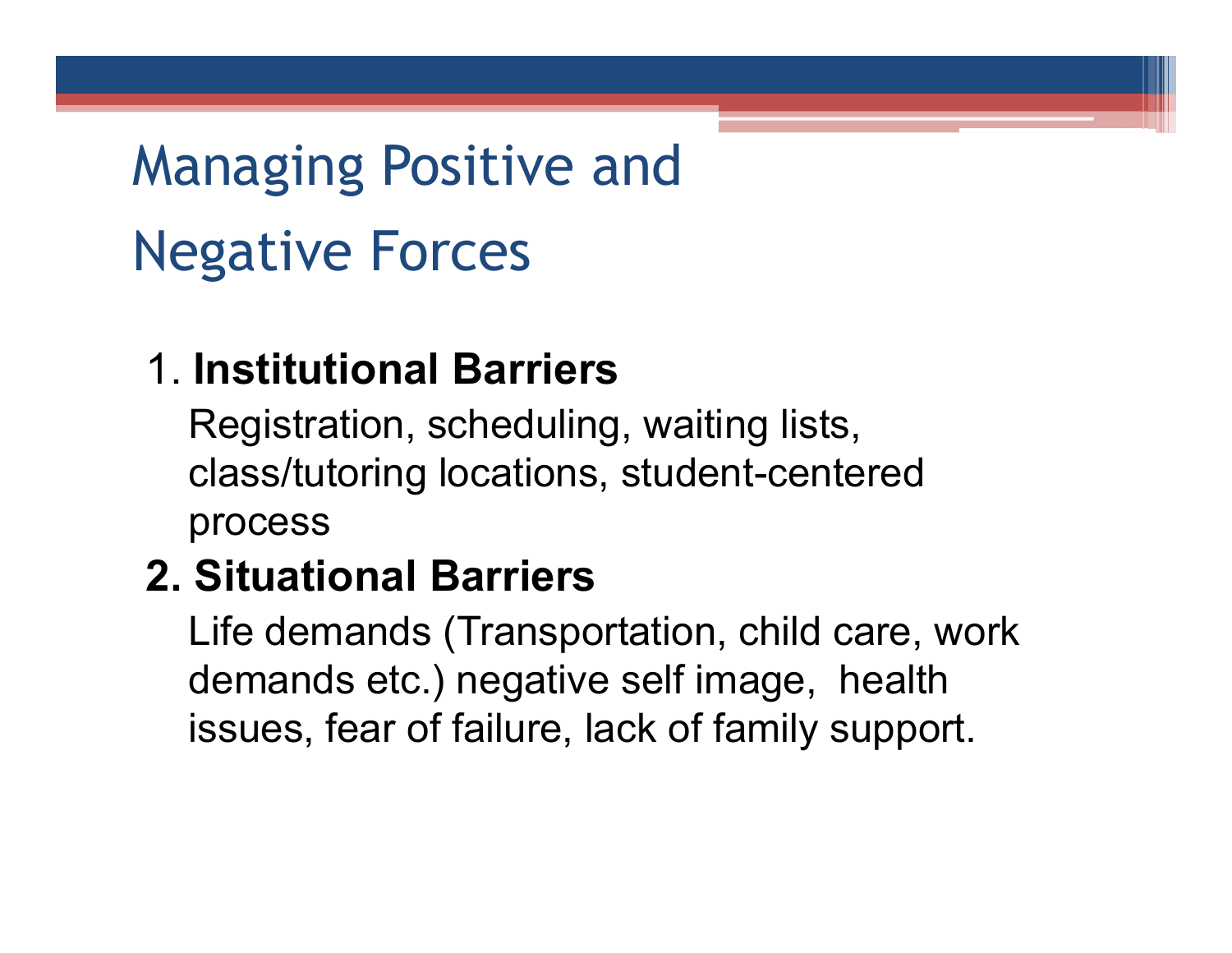Making it Worth the Stay New England Adult Learner Persistence Study

### 18 Participating Programs **Strategies**

- 1. Intake and Orientation
- 2. Counseling and Peer Support
- 3. Instruction
- 4. Re-engagement

New England Literacy Resource Center: www.nelrc.org/persist/report09.pdf

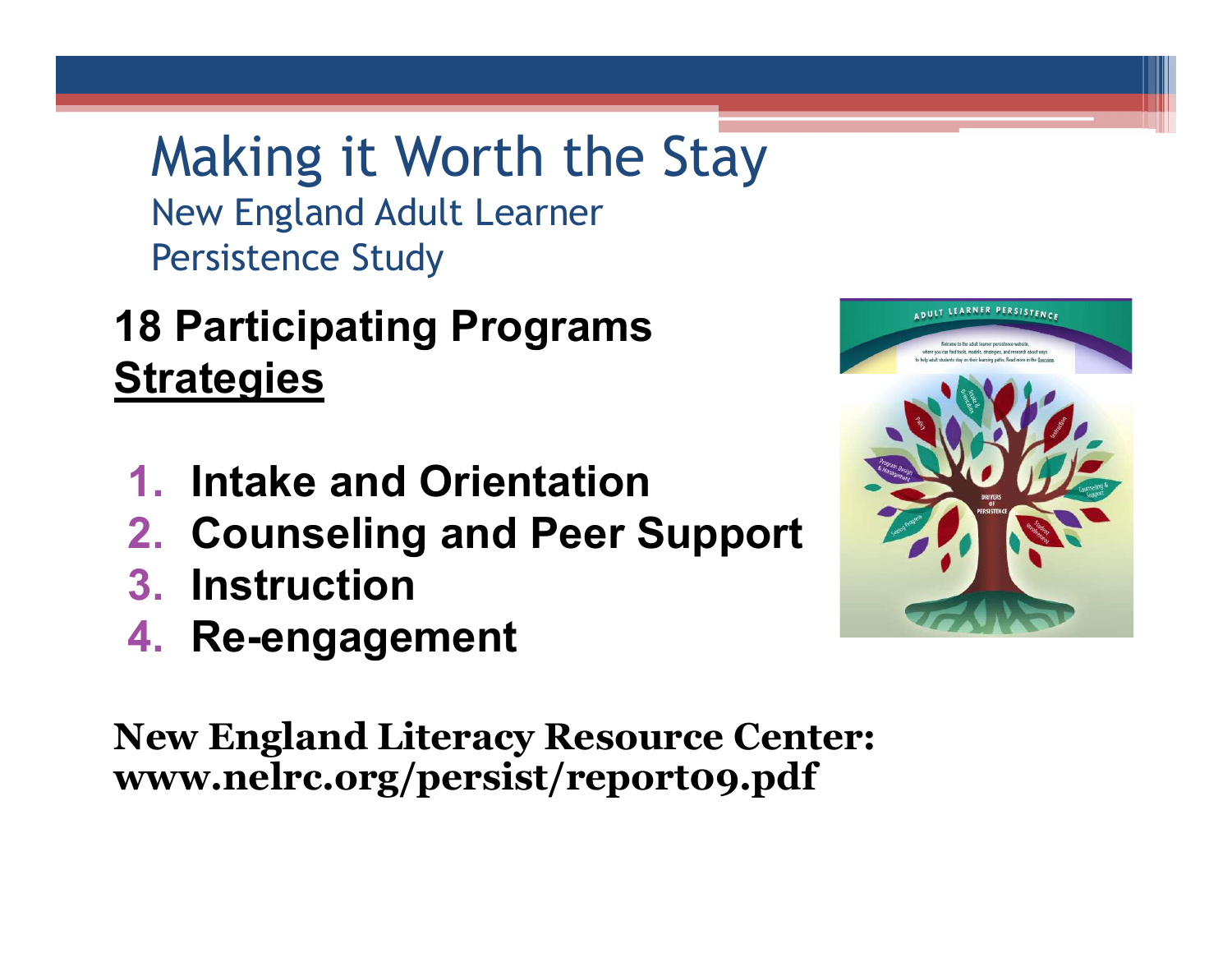## Strategies for Improving Retention and Persistence

- Develop a culture of acceptance and support.
- Improve "first encounter" experiences with programs.
- Establish a student orientation for new students.
- Students receive a welcome letter, text or call
- Develop an Individual Education Plan followed by regular student conferences.
- Engage in active learning
- Arrange for students to have contact with student role models or pair students to help one another.